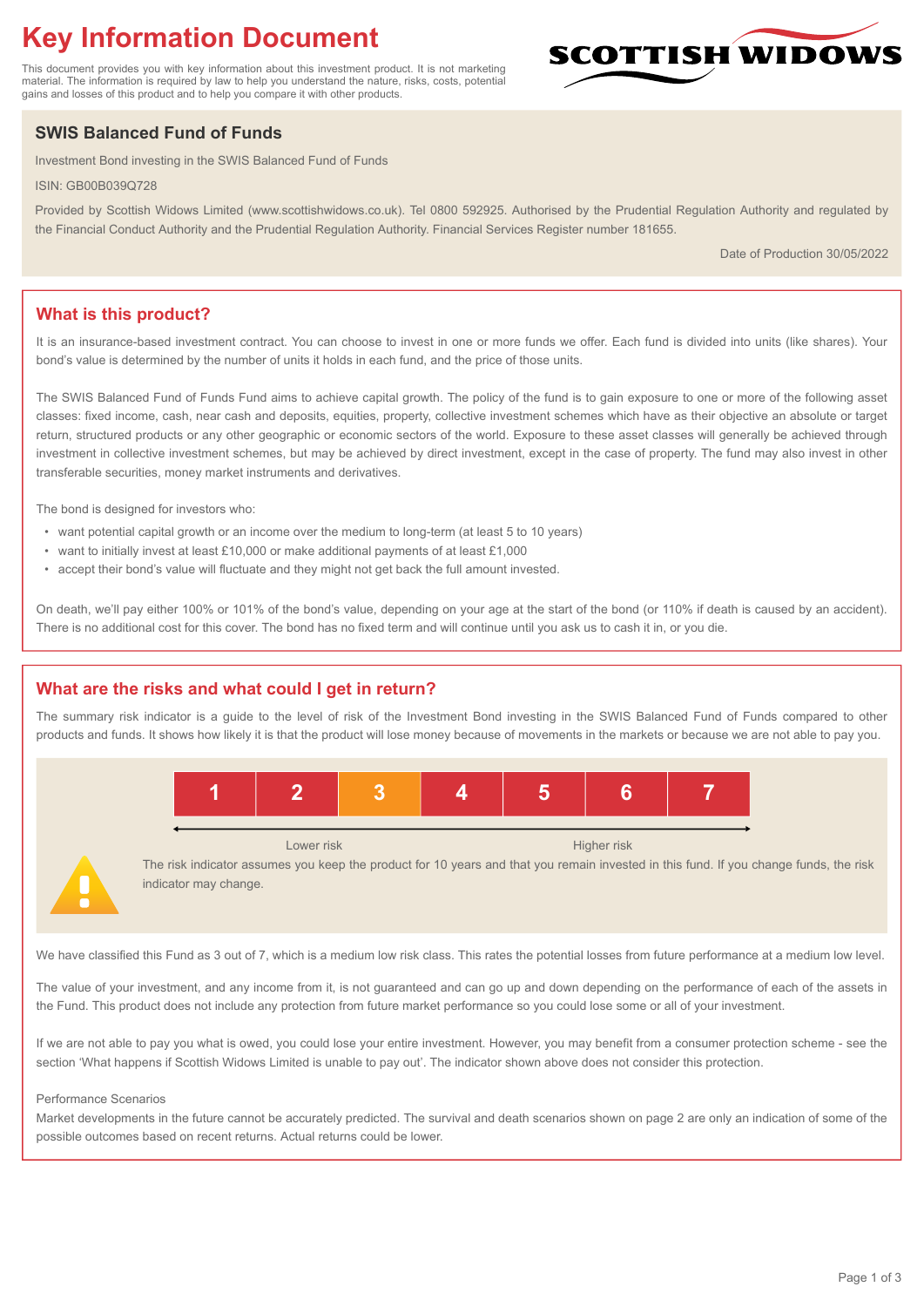

#### **What are the risks and what could I get in return? (continued)**

This table shows the money you could get back over the next 10 years, under different scenarios, assuming that you invest £10,000. The figures below assume no withdrawals are taken and do not allow for any Large Fund Bonus which may apply. The scenarios shown illustrate how your investment could perform. You can compare them with the scenarios of other products. The scenarios presented are an estimate of future performance based on evidence from the past on how the value of this investment varies, and are not an exact indicator. What you get will vary depending on how the market performs and how long you keep the investment. The stress scenario shows what you might get back in extreme market circumstances, and it does not take into account the situation where we are not able to pay you. The death scenario assumes investments perform in line with the moderate scenario.

The figures shown include all the costs of the product itself, but may not include all the costs that you pay to your adviser. The figures do not take into account your personal tax situation, which may also affect how much you get back. Before deciding to invest, you should read the Additional Information Document for more information on the risks and what you might get back. See page 2 for information on how the performance scenarios are calculated.

| <b>Investment £10,000</b> |                                                    |           |                                             |          |  |  |
|---------------------------|----------------------------------------------------|-----------|---------------------------------------------|----------|--|--|
|                           |                                                    | 5 years   | 10 years<br>(Recommended<br>holding period) |          |  |  |
| <b>Survival Scenarios</b> |                                                    |           |                                             |          |  |  |
| <b>Stress scenario</b>    | £1,940<br>What you might get back after costs      |           | £6,691                                      | £5,603   |  |  |
|                           | $-80.60\%$<br>Average return each year             |           | $-7.72%$                                    | $-5.63%$ |  |  |
| Unfavourable scenario     | What you might get back after costs<br>£8,631      |           | £7,186                                      | £6,235   |  |  |
|                           | Average return each year                           | $-13.69%$ | $-6.40%$                                    | $-4.61%$ |  |  |
| Moderate scenario         | What you might get back after costs                | £9,951    | £9,852                                      | £9,729   |  |  |
|                           | Average return each year                           | $-0.49%$  | $-0.30%$                                    | $-0.27%$ |  |  |
| Favourable scenario       | What you might get back after costs                | £11,374   | £13,390                                     | £15,050  |  |  |
| Average return each year  |                                                    | 13.74%    | 6.01%                                       | 4.17%    |  |  |
| <b>Death scenarios</b>    |                                                    |           |                                             |          |  |  |
| Insured event             | What your beneficiaries might get back after costs | £10,051   | £9.950                                      | £9.826   |  |  |

#### **What happens if Scottish Widows is unable to pay out?**

Your Plan is fully covered by the Financial Services Compensation Scheme. More information about compensation arrangements is available from the Financial Services Compensation Scheme, who can be contacted on 0800 678 1100 or 0207 741 4100 or via their website at www.fscs.org.uk

#### **What are the costs?**

The Reduction in Yield (RIY) shows what impact the total costs you pay will have on the investment return you might get. The total costs take into account one-off, ongoing and incidental costs. The amounts shown here are the cumulative costs of the product itself, for three different holding periods. The monetary figures shown assume you invest £10,000 and investments perform in line with the moderate scenario. The figures are estimates and may change in the future. The person selling you or advising you about this product may charge you other costs. If so, this person will provide you with information about these costs, and show you the impact that all costs will have on your investment over time.

| <b>Investment £10,000</b>       |                             |                              |                            |  |  |  |
|---------------------------------|-----------------------------|------------------------------|----------------------------|--|--|--|
| <b>Scenarios</b>                | If you cash in after 1 year | If you cash in after 5 years | If you cash in at 10 years |  |  |  |
| Total costs                     | £231                        | £919                         | £1,701                     |  |  |  |
| Impact on return (RIY) per year | 2.32%                       | 1.92%                        | 1.87%                      |  |  |  |